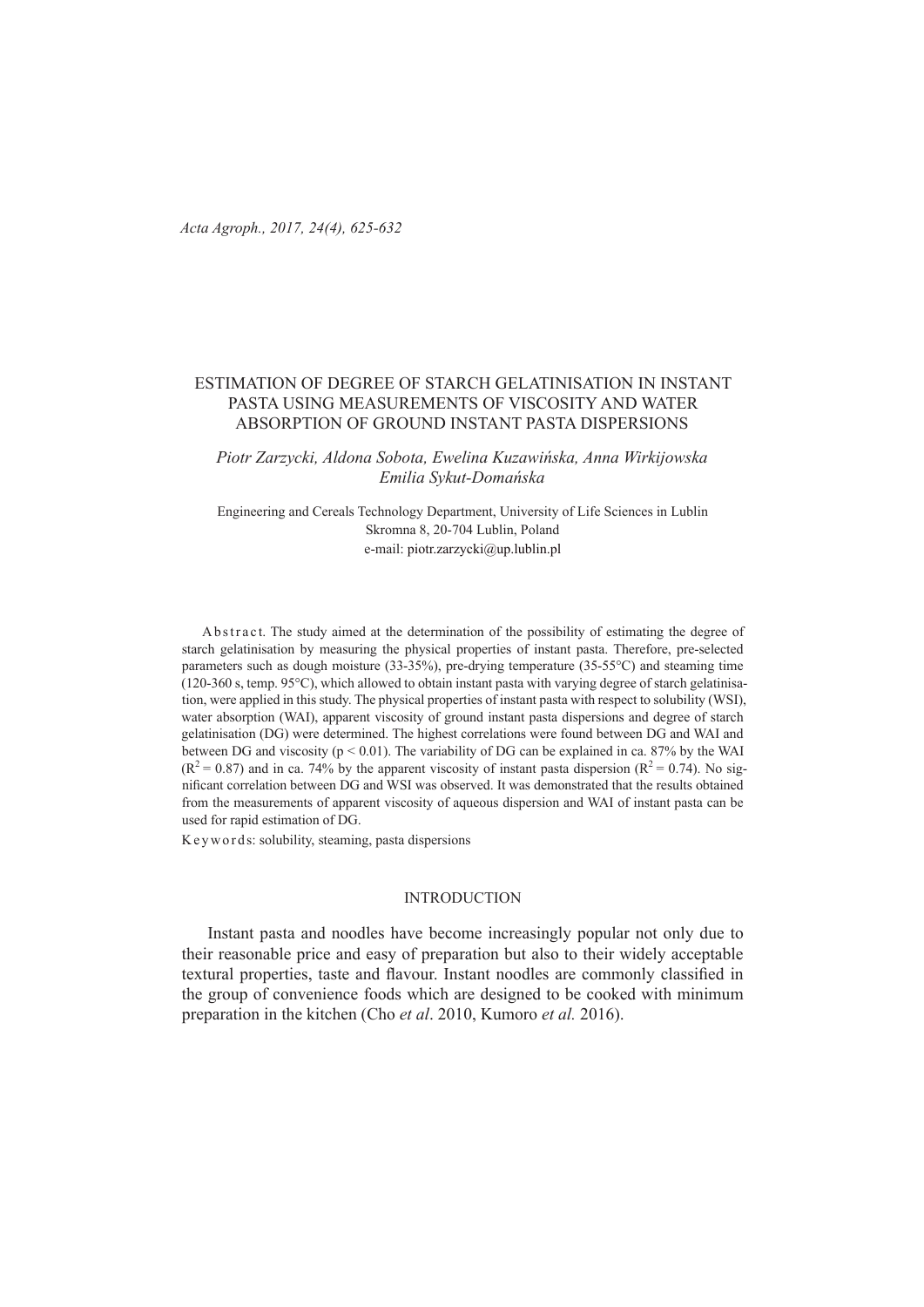Noodle quality is largely dependent on the physical and chemical changes of flour constituents during the processing and cooking process, such as gelatinisation of starch (DG) and denaturation of protein (Gatade and Sahoo 2015). One of the key processes in the manufacture of instant noodles is steaming. Steam temperature and pressure should guarantee high starch gelatinisation, which is required for the production of hot-air dried instant noodles (Fu 2008, Gat and Ananthanarayan 2015). The degree of cooking depends also on the original moisture content of the noodle and on steaming time (Fu 2008, Pronyk *et al.* 2008). A high degree of starch gelatinisation improves e.g. the water absorption capacity of noodles (Fu 2008). The gelatinisation of starch reduces the cooking loss (Gatade and Sahoo 2015). Low DG can lead to the perception of consuming raw or uncooked product, and to a mushy and soggy texture.

Since a high degree of starch gelatinisation is expected in instant noodles, the evaluation of DG is required during technological processing. The major drawback of some methods, especially the enzyme method used in DG determinations, is that they are time-consuming (Di Paola *et al.* 2003). Therefore, this drawback does not allow the inclusion of these methods in rapid quality control procedures during the manufacturing process. It seems that the measurement of other physical properties of instant pasta, such as apparent viscosity of pasta dispersion, or water absorption, could be a method allowing rapid determination of DG.

The present work attempts to determine the possibility of using viscosity measurements of pasta dispersion as a rapid method to determine the degree of starch gelatinisation. The effect of pre-drying and steaming treatment on the physical properties of instant pasta (WSI, WAI, % DG, apparent viscosity of pasta dispersions) and the matrix correlation between the instant pasta properties were determined. The steaming and pre-drying parameters were chosen to obtain instant pasta with varying degree of starch gelatinisation.

#### MATERIAL AND METHODS

The pasta was obtained through low-temperature extrusion. The process of production involved the use of only semolina (Assmannmühlen GES. M.B.H., Raasdorf, Austria, protein content 13.48% d.m., gluten 27.5%) and water. No addition of table salt or other substances improving the properties of the ready product was applied.

The process of production was conducted on the industrial scale, using a pasta press type MAC 400 (ITAL PAST, Italy, screw speed 41 rev/min, extrusion pressure 5.8-7.9 MPa). Dies allowing to obtain product with diameter of 3.3 mm and wall thickness of 0.6 mm were used. Extruder cylinder temperature was 32°C and head temperature was 30°C. After extrusion the pasta was subjected to preliminary drying in two successive tunnel type pre-driers (temp. 35-55°C). After the process of preliminary drying the pasta was subjected to steaming (steaming times of 120,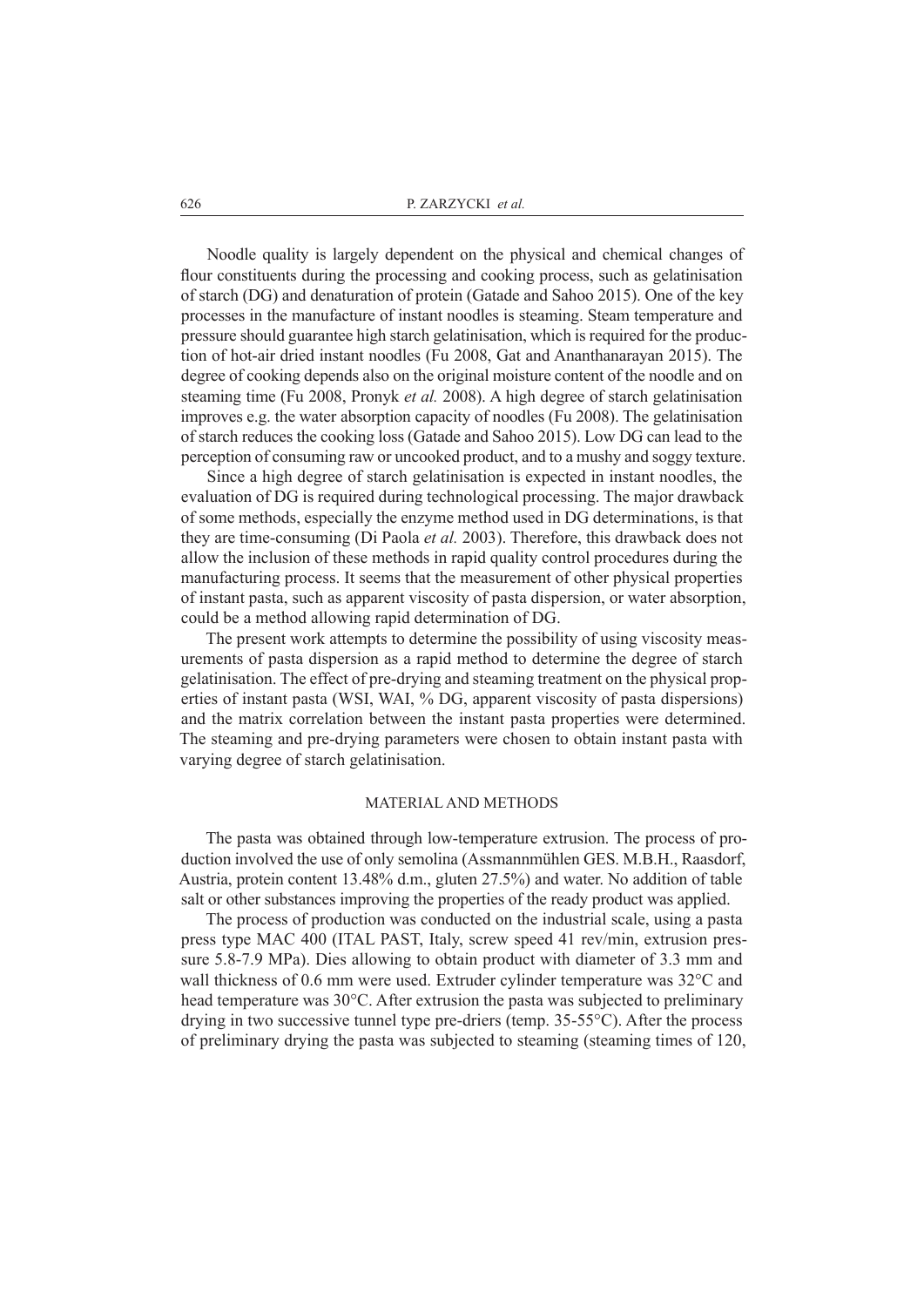240 and 360 s, steaming temperature 95°C). After the process of steaming the pasta was subjected to short heating at 200°C (for 120 s) to evaporate water and to form a porous structure facilitating pasta rehydration. After the stage of steaming the pasta was subjected to final drying to achieve final moisture content of  $10 \pm 0.25\%$ d.b. (drying temperature 65-35°C, relative air humidity 80-55%). In the produced pastas dry matter solubility index and the water absorption index were assayed (AACC, 56-20; with modifications), as well as the degree of starch gelatinisation (PN-A-79011-11) and the viscosity of water dispersions of ground pasta. The measurements were made in three replicates for each sample.

Water solubility index (WSI) and water absorption index (WAI). Samples of instant pasta of each treatment combination were ground with a laboratory mill (Perten Instruments, LM 120, sieve of 8 mm). Approximately 2 g of the instant pasta powder was suspended in 30 ml of distilled water (temp. 20°C), in a tarred 50 ml centrifuge tube, then stirred carefully and left for 15 min. Afterwards, the waterpasta suspensions were centrifuged (15 min; RCF 2200 g) in a laboratory centrifuge (MLW T24D, VEB MLW Medizintechnik, Germany). The supernatant (10 ml) was decanted into a weighing vessel and dried in a laboratory oven at 105°C until solid matter was obtained. The value of WSI was determined from the formula:

$$
WSI = (W_{ds} \div W_{dm}) 100 \, (\% \, d.b.) \tag{1}
$$

where:  $W_{ds}$  – dry matter of supernatant residue (g), and  $W_{dm}$  – dry matter of the original sample mass (g).

The WAI was calculated as the ratio of the remaining gel mass in the centrifuge tube to the dry matter of the original sample mass:

$$
WAI = (W_g \div W_{dm}) 100 \, (\% \, d.b.) \tag{2}
$$

where:  $W_g$  – gel weight (g), and  $W_{dm}$  – dry matter of the original sample mass (g).

Degree of starch gelatinisation (DG). The study involved the use of a method consisting in enzymatic hydrolysis of starch in samples subjected to complete gelatinisation and not gelatinised (PN-A-79011-11:1998). Next, the content of reducing sugars was assayed iodometrically. The degree of gelatinisation was determined as the percentage ratio of the content of reducing sugars in samples subjected to complete gelatinisation and not gelatinised, taking into account the reagent test.

Apparent viscosity measurements. The apparent viscosity of dispersions was determined using a rotary rheometer (Mettler-Toledo AG, Switzerland, software RSI Orchestrator version V6.5.8; share rate 1200  $s^{-1}$ ). Coaxial cylinders without the bottom cylinder guard were used as the measurement system. Dispersions (10% w/w; 300 ml) were prepared by mixing a specified amount of ground instant pasta with distilled water (50°C). The suspensions, in 350 ml beakers, were kept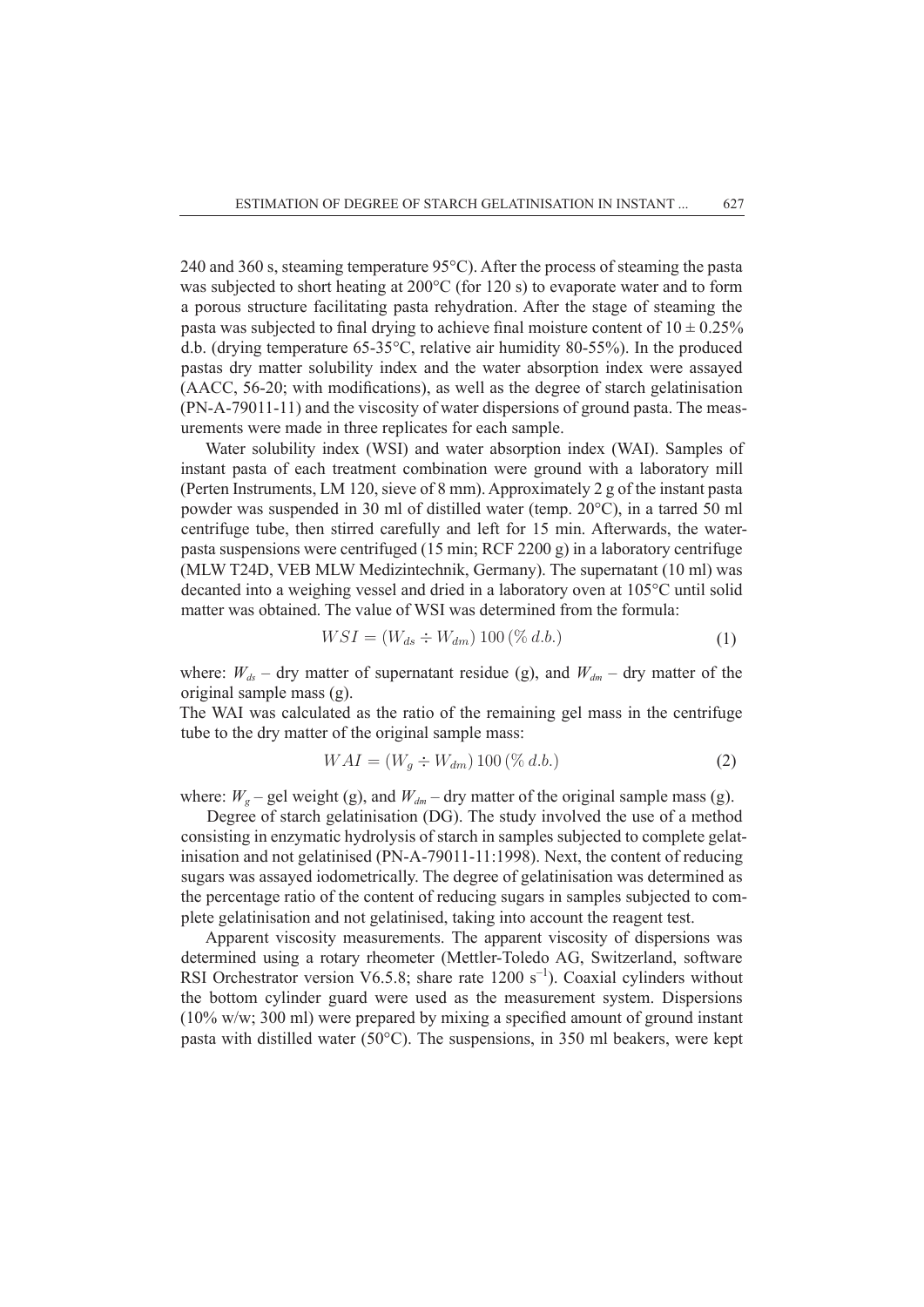in a laboratory shaker (Elpin type 357, "Elpin Plus" s.c., Lubawa, Poland; 50°C; amplitude 3; frequency 200 rev  $min^{-1}$ ). They were allowed to stabilise for 1 h. The beakers were covered to prevent evaporation during testing. During viscosity measurements, agitation was stopped and the cylinders (maintained at the temperature of measurement) were immersed in the dispersions.

The results were reported as means  $\pm$  standard deviations of three replicates. Data were subjected to the appropriate ANOVA test, followed by Duncan test for means to determine significant differences (SAS software version 9.2). The coefficients of linear correlation (Pearson,  $p \le 0.05$ ) between the physical properties of instant pasta were also determined.

#### RESULTS AND DISCUSSION

Pastas of instant type should be characterised by a high degree of starch gelatinisation (DG). The DG values of the analysed pastas fell within the range from 45 to 74%, while WSI values were in the range of 6.83-9.35% d.b. One of the main factors affecting DG is dough moisture. Correct dough moisture should ensure a high degree of swelling of starch granules, thus increasing the degree of starch gelatinisation at the stage of steaming. The study confirmed data known from the literature, that is an increase of DG with increase of dough moisture (Tab. 1) was observed. Increase of dough moisture from 33 to 35% caused an increase of DG by 54, 50 and 25%, respectively, for steaming times of 120, 240 and 360 s. Increase of dough moisture can, therefore, significantly reduce the time of steaming of pasta. Pasta obtained from dough with low moisture was characterised by lower water absorption. Low water absorption can cause slower hydration of those products and a deterioration of culinary properties.

The parameters of preliminary drying had a significant effect on pasta properties. The range of the drying parameters, i.e. temperature and ventilation intensity, were selected so as to allow achieving stable shape of the extruded pasta, with simultaneous limitation to the minimum of water loss prior to the process of steaming that might have a detrimental effect on DG. The highest degree of starch gelatinisation was characteristic of pasta samples dried at the lowest temperatures (35/45°C). Depending on the time of steaming, the values of DG fell within the range of 69.6-74.7%. Relatively high dough moisture and low water loss during preliminary drying were conducive to more intensive gelatinisation of starch.

An extension of the time of steaming, irrespective of the remaining parameters, leads to an increase of starch gelatinisation and WAI. Products with high WAI are more efficient in satiating hunger and also give the feeling of satiety. Whereas, no significant effect of steaming time on WSI was observed. The obtained instant pastas were characterised by low values of WSI (6.83-9.35% d.b.). Low value of WSI is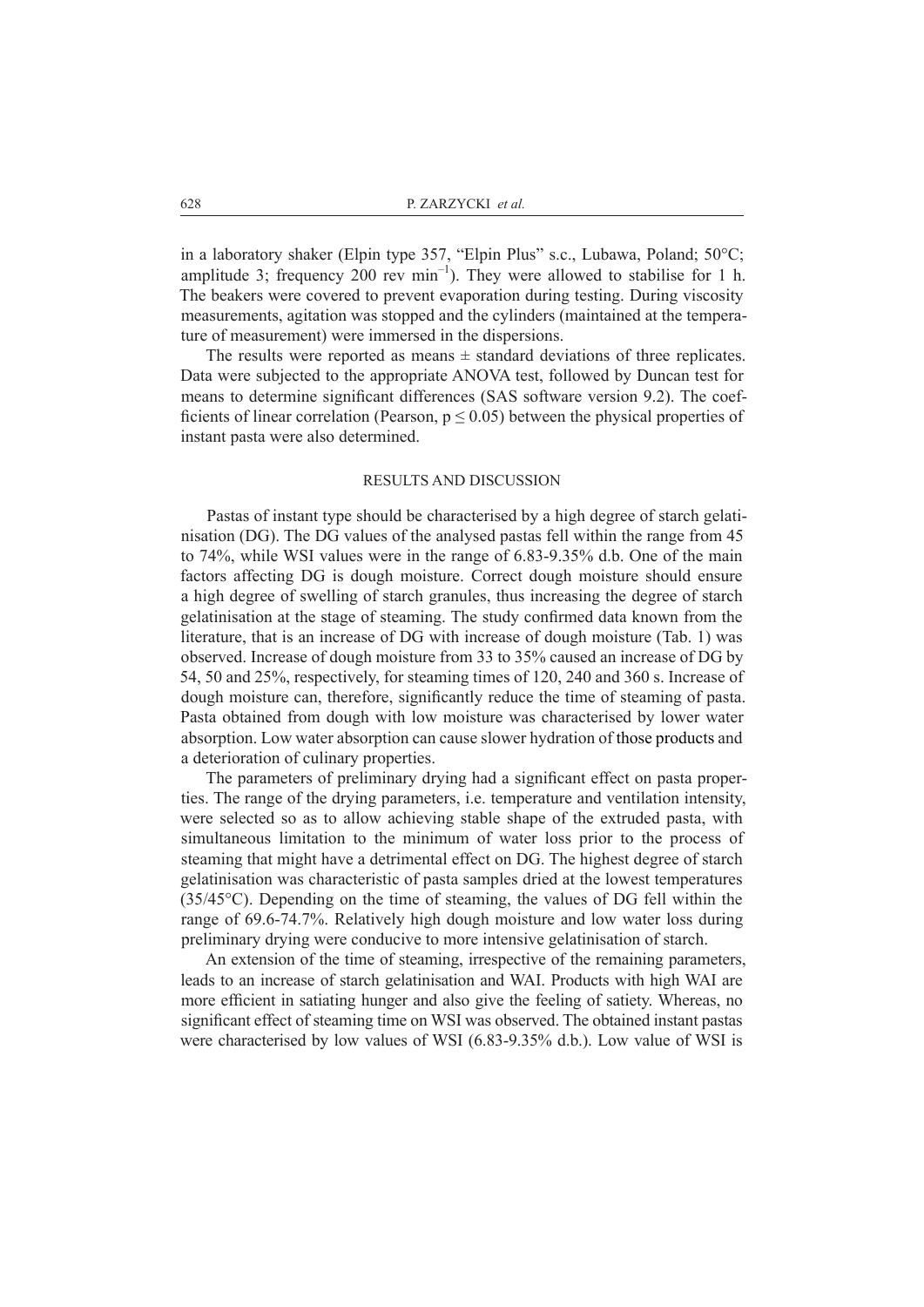very important from the nutritional point of view. Products characterised by low WSI will undergo slow digestion (Brennan *et al.* 2012, Sobota *et al.* 2015). The highest increase of DG with extension of steaming time was noted at the lowest dough moisture level applied (33%). The extension of steaming time, in this case from 120 to 360 s, caused an increase of DG by 32%.

|                | Independent variables |              |              |                | Responses             |                   |                      |                             |
|----------------|-----------------------|--------------|--------------|----------------|-----------------------|-------------------|----------------------|-----------------------------|
|                | S. no. Moisture of    | Drying temp. |              | Time of        | <b>WSI</b>            | WAI               | $%$ DG               | Apparent<br>viscosity       |
|                | dough $(\% )$         |              | $\mathbf{I}$ | steaming $(s)$ | $(\%$ d.b)            | $(\%$ d.b.)       |                      | (Pa s)                      |
| 1              | 35                    | 35           | 45           | 120            | 8.3 B<br>$\pm 0.4$    | 293 C<br>$\pm$ 18 | 69.6B<br>$\pm$ 1.4   | 0.01 A<br>$\pm 0.0008$      |
| $\overline{2}$ | 35                    | 35           | 45           | 240            | 8.08 CB<br>$\pm 0.4$  | 322 B<br>$\pm 8$  | 70.4 B<br>$\pm 0.2$  | 0.0102 A<br>$\pm 0.0002$    |
| 3              | 35                    | 35           | 45           | 360            | 7.81 CB               | 344 A             | 74.4 A               | $0.0096$ BA                 |
| $\overline{4}$ | 34                    | 40           | 45           | 120            | $\pm 0.4$<br>9.35 A   | ± 6<br>$269$ D    | $\pm 0.1$<br>56.3 D  | $\pm 0.0002$<br>$0.0093$ BC |
|                |                       |              |              |                | $\pm$ 0.3<br>9.21 A   | ±1<br>283 DC      | ± 3.9<br>60.4 C      | $\pm 0.0003$<br>$0.0086$ DE |
| 5              | 34                    | 40           | 45           | 240            | $\pm 0.8$<br>9.33 A   | $±$ 3<br>310 B    | $\pm$ 1.3<br>61.5 C  | $\pm 0.0003$<br>$0.0089$ DC |
| 6              | 34                    | 40           | 45           | 360            | $\pm 0.2$             | ± 11              | $\pm 0.2$            | $\pm 0.0003$                |
| 7              | 33                    | 45           | 55           | 120            | 7.29 CD<br>$\pm 0.2$  | 238 E<br>$±$ 3    | 45 E<br>$\pm 0.1$    | 0.0081 E<br>$\pm 0.0001$    |
| 8              | 33                    | 45           | 55           | 240            | 6.83 D<br>$\pm 0.3$   | 244 E<br>$\pm 2$  | 46.7 E<br>$\pm 0.5$  | 0.0082 E<br>$\pm 0.0002$    |
| 9              | 33                    | 45           | 55           | 360            | 7.45 CBD<br>$\pm 0.5$ | 273 D<br>$\pm$ 8  | 59.4 DC<br>$\pm 0.3$ | 0.008 E<br>$\pm 0.0003$     |

**Table 1.** Experimental design with values of independent and dependent variables of instant pasta

Explanatory notes: WSI – water solubility index; WAI – water absorption index; % DG – degree of starch gelatinisation; I – temperature of pre-dryer No. 1; II – temperature of pre-dryer No. 2.; Apparent viscosity of 10% (w/w) instant pasta dispersion; Means in the same column with the same letters are not significantly different (Duncan;  $p \le 0.05$ )

Increase of dough moisture caused a significant reduction of the effect of steaming time on DG. In the case of pasta produced from dough with moisture of 35% the extensiof steaming time from 120 to 360 s caused DG increase by only 7%. According to Hou *et al.* (2010), the temperature of steaming has a decisive effect on DG. According to those authors, steaming temperature above 98°C permits the obtainment of a product with gelatinisation degree of 80-85% during 2-3 min. Depending on dough moisture level applied, an increase of WAI within the range of 15-17% was observed with the extension of streaming time from 120 to 360 s. A slightly higher increase of WAI was observable in the case of application of dough with moisture of 35%.

Statistical analysof the results obtained indicated a high correlation  $(R = 0.93)$ , Tab. 2) between water absorption (WAI) and the degree of starch gelatinisation. In this case the variability of DG can be explained in ca. 87% by the WAI ( $R^2 = 0.87$ ; Fig 1). The observed correlations are in conformance with literature data presented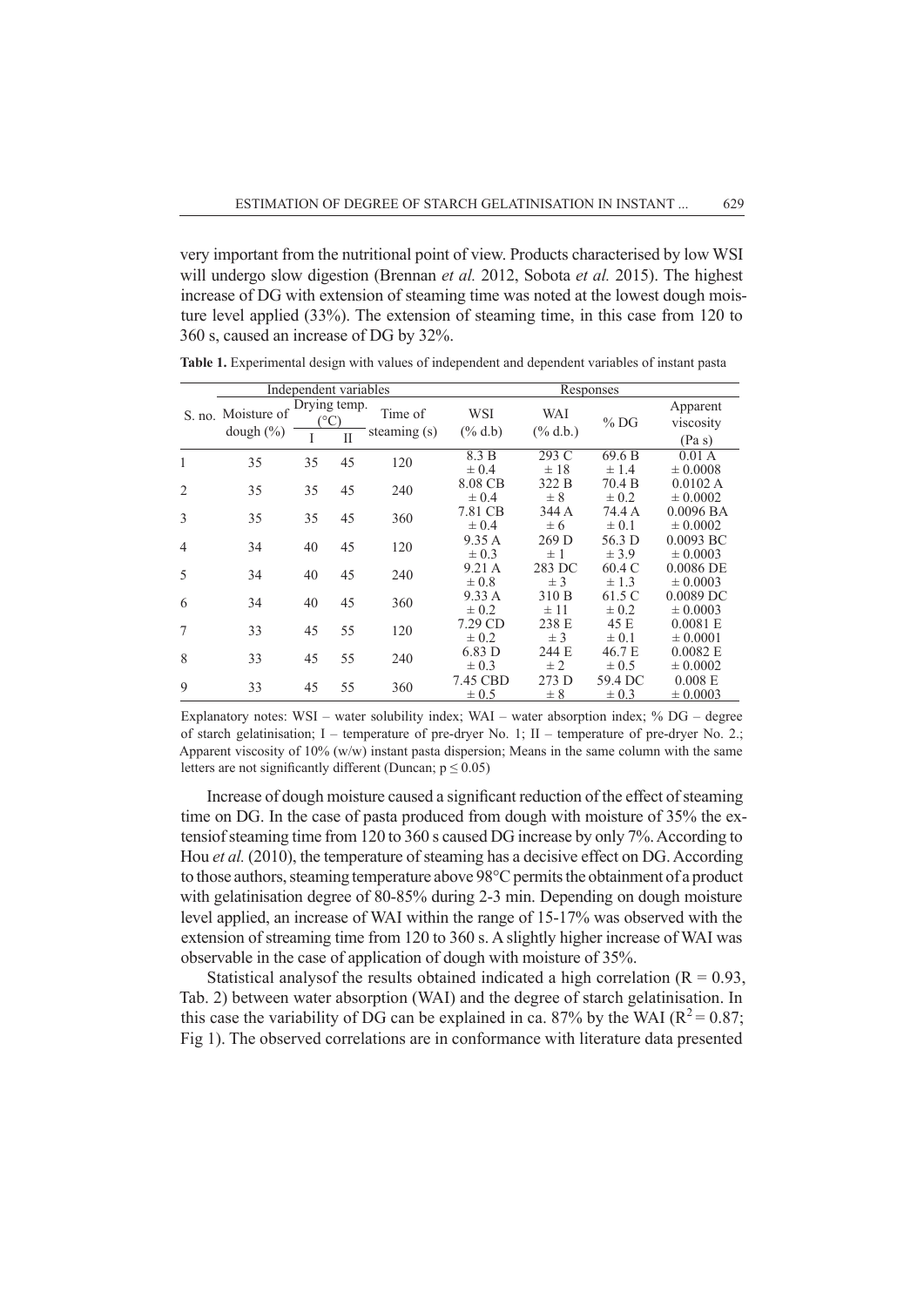for extruded products of snacks type (Ding *et al*., 2005, Gat and Ananthanarayan 2015). A significant correlation ( $p < 0.01$ ) was also noted between DG and apparent viscosity of dispersions of ground pasta ( $R = 0.85$ , Tab. 2) The variability of DG can be explained in ca. 74% by the apparent viscosity ( $R^2 = 0.74$ ; Fig. 2). The viscosity of the dispersions was also positively correlated with WAI (Tab. 2, Fig. 3). Whereas, no significant linear correlation was noted between DG and WSI, between WAI and WSI, and between WSI and viscosity of the dispersions (Tab. 2).



**Fig 1.** Correlation between water absorption index (WAI) and degree of starch gelatinisation (DG)



**Fig 2.** Correlation between apparent viscosity of pasta suspension (10% w/w) and degree of starch gelatinisation (DG)

**Table 2.** Correlations matrix among instant pasta properties

|                    | % DG    | WSI     | WAI                                                                   | Apparent viscosity       |
|--------------------|---------|---------|-----------------------------------------------------------------------|--------------------------|
| $%$ DG             | 1.00000 |         | 0.00048; $p = 0.9990$ 0.93452**; $p = 0.0002$ 0.85784**, $p = 0.0031$ |                          |
| <b>WSI</b>         |         | 1.00000 | $-0.03588$ ; p = 0.9270 $-0.10425$ ; p = 0.7895                       |                          |
| WAI                |         |         | 1.00000                                                               | $0.78592^*$ ; p = 0.0120 |
| Apparent viscosity |         |         |                                                                       | 1.00000                  |

Explanatory notes: WSI – water solubility index; WAI – water absorption index; % DG – degree of starch gelatinization; Apparent viscosity of 10% (w/w) instant pasta dispersion; \*Correlation coefficient statistically significant at  $p \le 0.05$ ; \*\*Correlation coefficient statistically significant at  $p \le 0.05$ .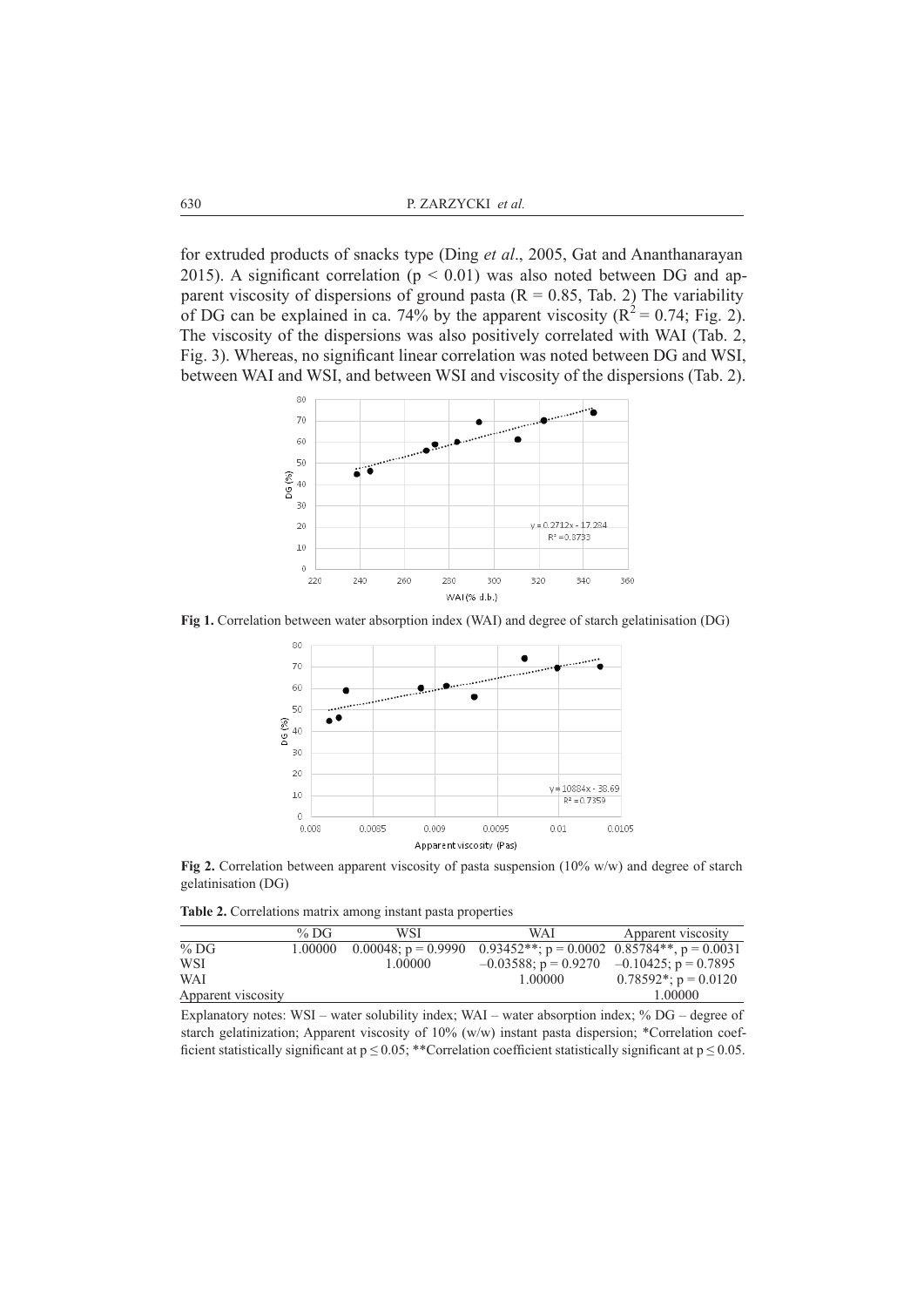

Fig 3. Correlation between apparent viscosity of pasta suspension (10% w/w) and water absorption index (WAI)

### **CONCLUSION**

The results obtained indicate a possibility of rapid estimation of changes in the degree of starch gelatinisation in instant pastas on the baof measurement of the WAI and viscosity of dispersions.

### REFERENCES

- AACC, 2000. American Association of Cereal Chemistry International, St. Paul, Minnesota, USA.
- Brennan M.A., Derbyshire E., Tiwari B.K. & Brennan C.S., 2012. Enrichment of extruded snack products with coproducts from chestnut mushroom (*Agrocybe aegerita*) production: interactions between dietary fiber, physicochemical characteristics, and glycemic load. J. Agric. Food Chem., 60, 4396-4401.
- Cho S.Y., Lee J.W., Rhee Ch., 2010. The cooking qualities of microwave oven cooked instant noodles. Int. J. Food Sci. Tech., 45, 1042-1049.
- Di Paola R.D., Asis R., Aldao M.A.J., 2003. Evaluation of degree of starch gelatinization by a new enzymatic method. Starch/Stärke, 55, 403-409.
- Ding Q-B., Ainsworth P., Tucker G., Marson H., 2005, The effect of extrusion conditions on the physicochemical properties and sensory characteristics of rice-based expanded snacks. J. Food Eng., 66, 283-289.
- Fu B.X., 2008. Asian noodles: History, classification, raw materials, and processing. Food Res. Int., 41, 888-902.
- Gat Y., Ananthanarayan L., 2015. Effect of extrusion process parameters and pregelatinized rice flour on physicochemical properties of ready-to-eat expanded snacks. J. Food Sci. Technol., 52(5), 2634-2645.
- Gatade A.A., Sahoo A.K., 2015. Effect of additives and steaming on quality of air dried noodles. J. Food Sci. Technol., 52(12), 8395-8402.